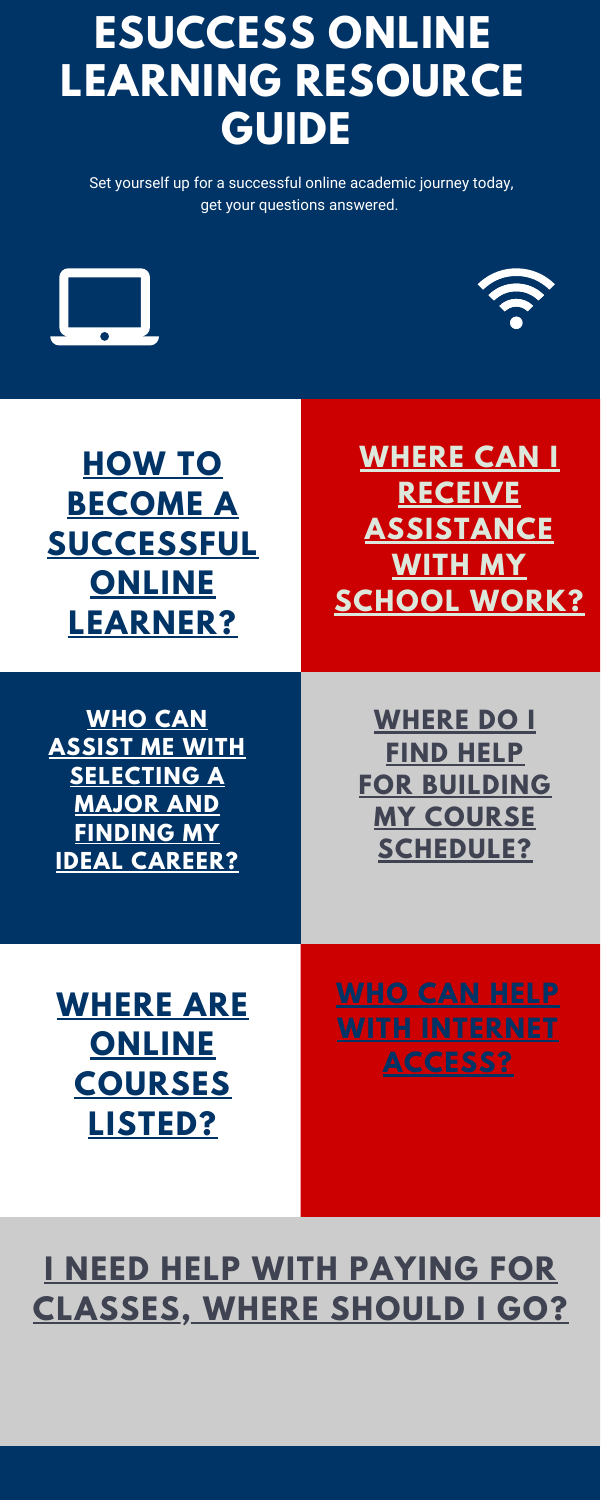Take advantage of countless resources available right at your fingertips.

**[ACCESS](https://helpdesk.fau.edu/TDClient/2061/Portal/Requests/ServiceCatalog?CategoryID=7101) [TECHNICAL](https://helpdesk.fau.edu/TDClient/2061/Portal/Requests/ServiceCatalog?CategoryID=7101) SUPPORT ON YOUR SCHEDULE**



### **[UNCOVER](https://library.fau.edu/) LIBRARY SERVICES**

**[MAINTAIN](https://www.fau.edu/owlscare/) YOUR HEALTH AS AN ONLINE OWL**



#### **DIVE INTO AN ESUCCESS DIGITAL** natural disaster. **LIBRARY OF RESOURCES CRAFTED SPECIFICALLY FOR ONLINE OWLS**

**KEEP [LEARNING!](https://library.fau.edu/technology-student-success) APPLY FOR THE LOAN LAPTOP PROGRAM**

With dirty water lines and sewers,

# **ESUCCESS ONLINE LEARNING RESOURCE GUIDE**